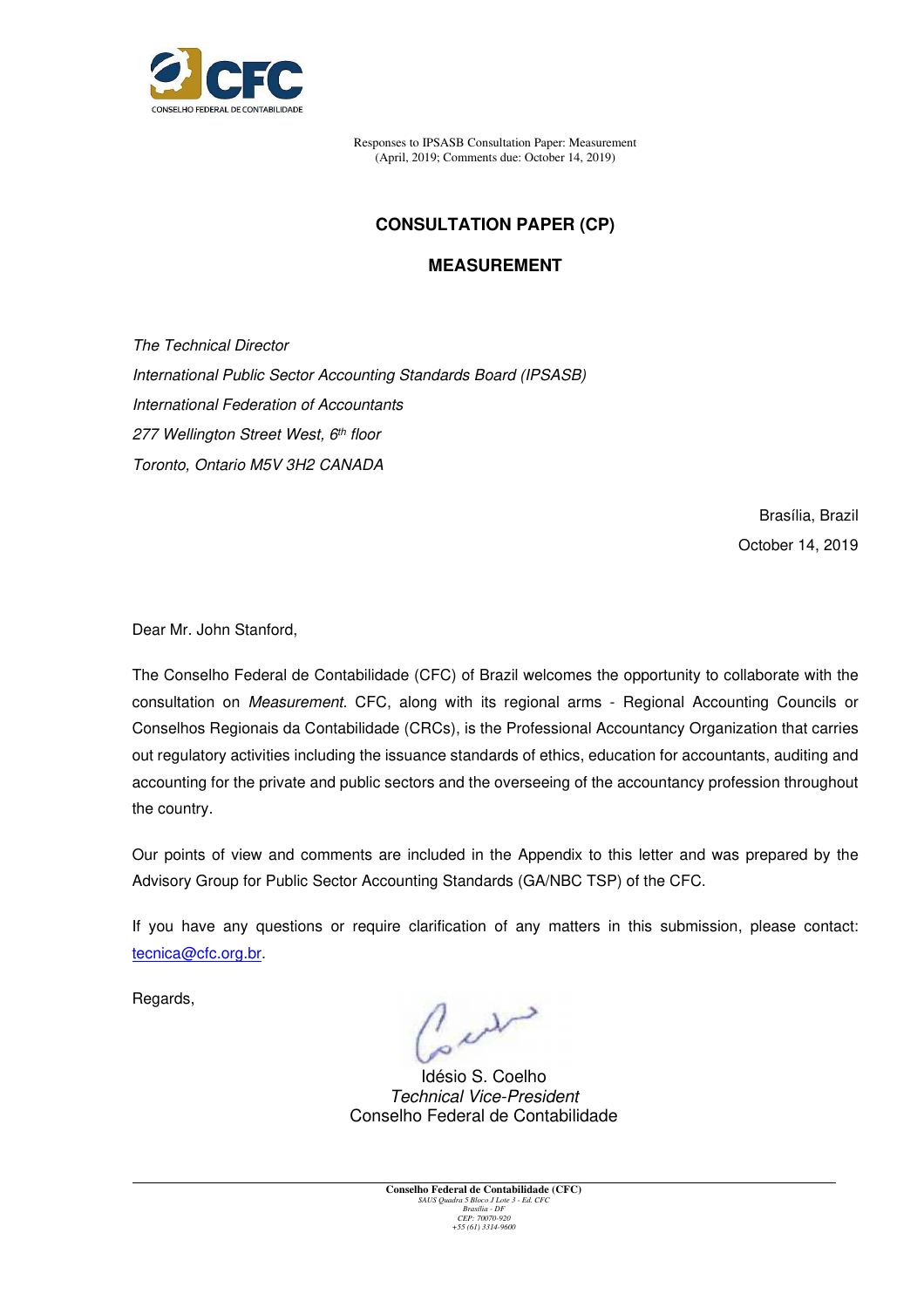

# **APPENDIX**

### **1. Context and General Comments**

The Brazilian Federation is composed by central, 26 states, the Federal District and more than 5,500 city governments. These levels of governments are responsible for formulating, implementing and evaluating public policies in cooperative and/or competitive arrangements.

In this document, we present the contributions for the consultation paper based on a practical approach applicable to our jurisdiction.

In general, we believe that most of the IPSASB propositions of the Measurement project are appropriated, however, we think that, at least, all measurement bases existing in specific IPSAS should be considered as part of the planned Measurement standard, including Value in Use and Net Realizable Value.

In addition, we share the opinion that it's important to identify the fair value as a measurement basis in the IPSASB's Conceptual Framework, clarifying what are the differences between Market Value and Fair Value, and also that borrowing costs that are directly attributable to the acquisition, construction, or production of a qualifying asset must be capitalized.

In the next section, we present our comments and answers on the preliminary views and specific matters for comment of the consultation paper.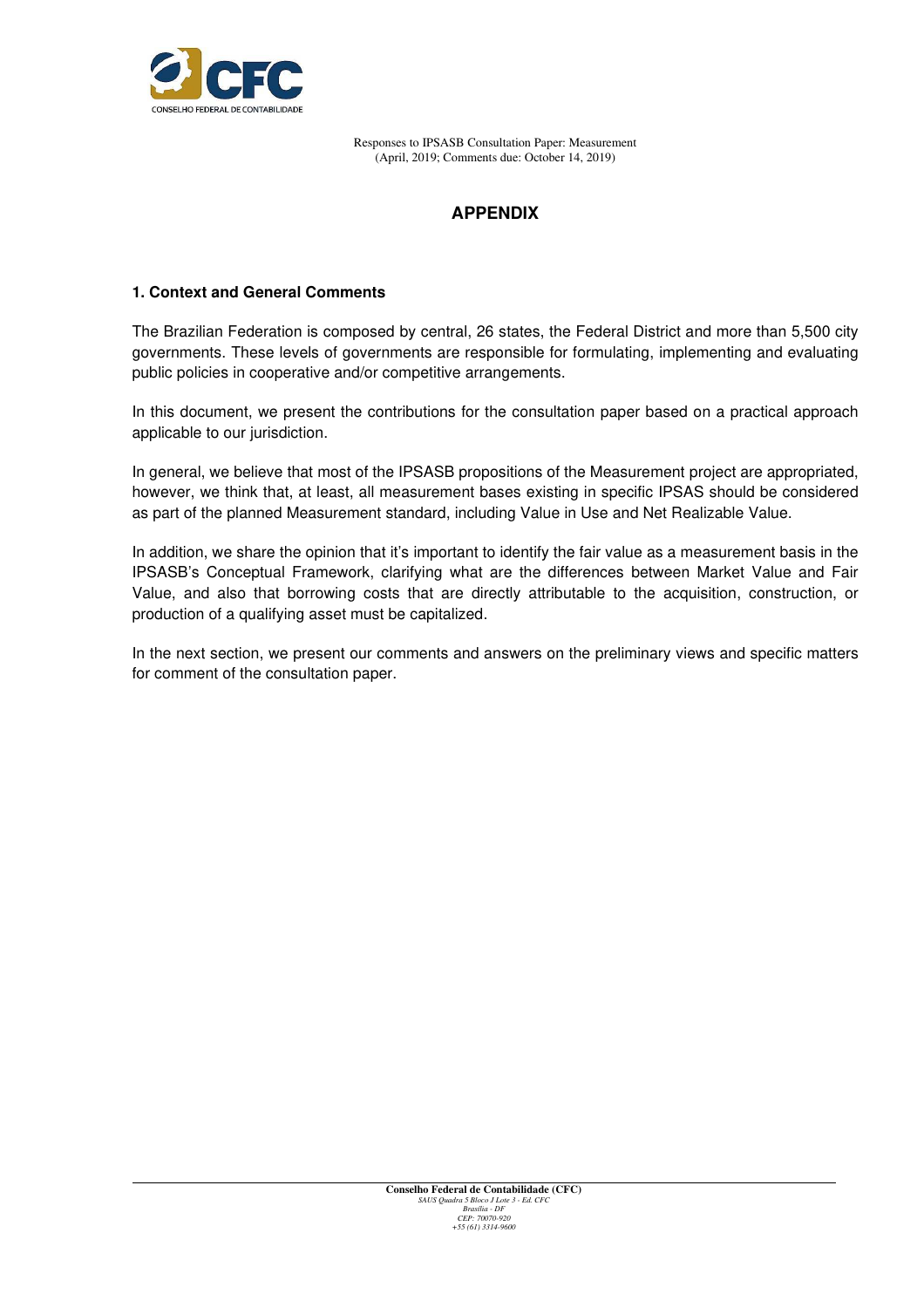

#### Responses to IPSASB Consultation Paper: Measurement (April, 2019; Comments due: October 14, 2019) **2. Responses to the Preliminary Views and Specific Matters for Comment**

### **Preliminary View 1 – Chapter 2 (following paragraph 2.6)**

The IPSASB's Preliminary View is that the fair value, fulfilment value, historical cost and replacement cost measurement bases require application guidance.

Do you agree with the IPSASB's Preliminary View?

If not, please provide your reasons, stating clearly which measurement bases should be excluded from, or added to, the list, and why.

**GA/CFC does not agree with Preliminary View 1**. The measurement bases identified in Chapter 7 of the Conceptual Framework are: historical cost, market value, replacement cost, net selling price, and value in use, for assets; and, historical cost, cost of fulfilment, market value, cost of release, and assumption price, for liabilities. In deciding whether it needed to develop generic application guidance, the IPSASB considered how widely a particular measurement basis was used, excluding measurement bases whose specific IPSAS applies to specific transactions (e.g., value in use) and net realizable value (currently not considered necessary because this measurement basis is specific to inventories).

However, the IPSASB considers the possibility to select other bases in order to achieve this measurement objective (see Diagram 4.1 and 4.2). Considering this, it is expected a generic application guidance about the other bases with the purpose to allow constituents to evaluate the decision made by the IPSASB in providing guidance on application of measurement bases in existing and future IPSAS, and guidance on how to apply the measurement bases where specific IPSAS is not sufficient, and as a result the bases presented in Conceptual Framework should be used. In summary, at least, all bases presented in specific IPSAS require an application guidance.

### **Preliminary View 2 – Chapter 2 (following paragraph 2.6)**

The IPSASB's Preliminary View is that the application guidance for the most commonly used measurement bases should be generic in nature in order to be applied across the IPSAS suite of standards. Transaction specific measurement guidance will be included in the individual standards providing accounting requirements and guidance for assets and liabilities.

Do you agree with the IPSASB's Preliminary View?

If not, please provide your reasons, and state what guidance should be included, and why.

**GA/CFC agrees with Preliminary View 2**. We believe that adding a specific guidance for a specific IPSAS within that IPSAS can be more methodologically appropriate to users, in accordance with the view that the new measurement standard should focus on generic principles rather than on the specificities of particular transactions or standards.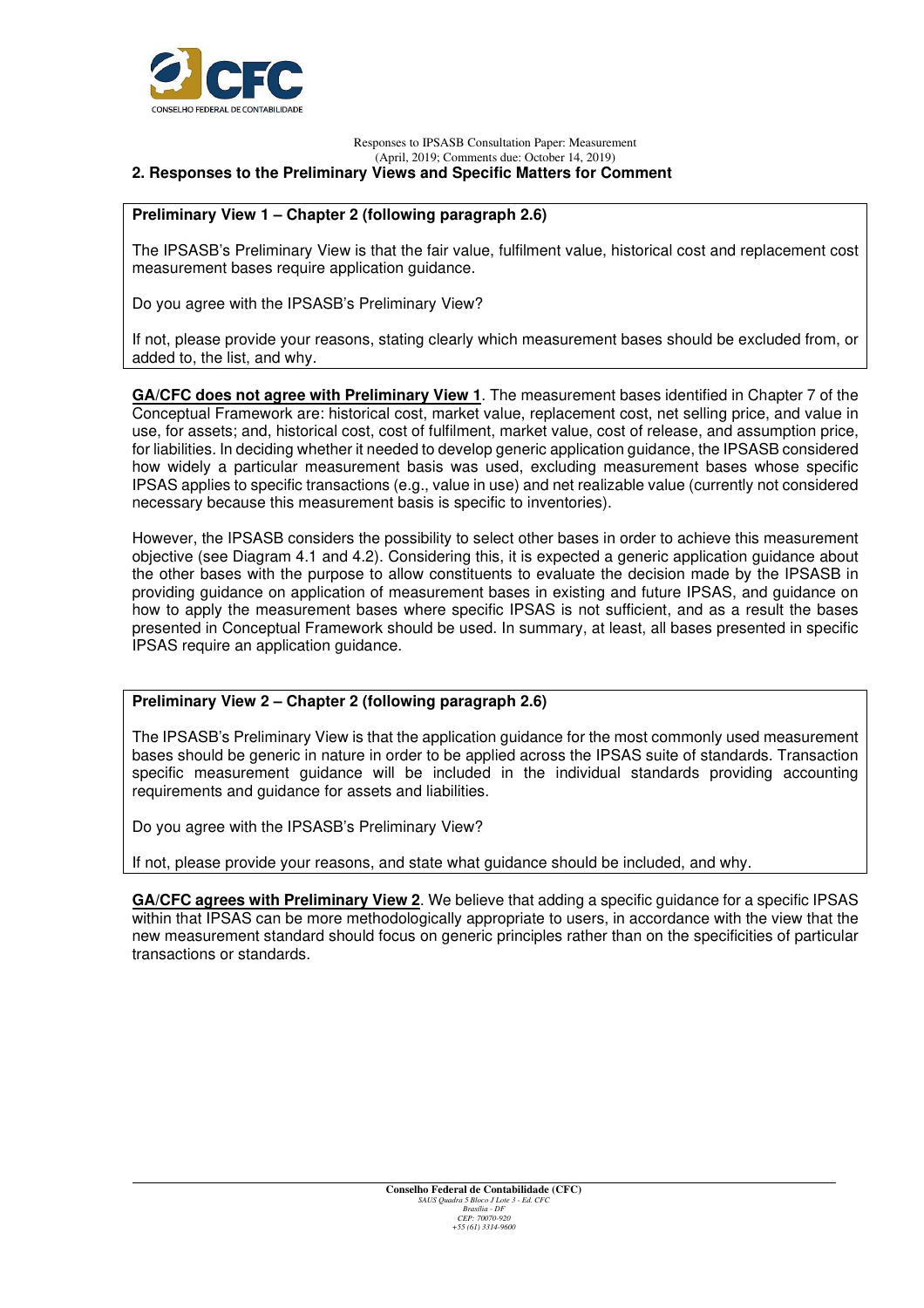

### **Preliminary View 3 – Chapter 2 (following paragraph 2.10)**

The IPSASB's Preliminary View is that guidance on historical cost should be derived from existing text in IPSAS. The IPSASB has incorporated all existing text and considers Appendix C: Historical Cost– Application Guidance for Assets, to be complete.

Do you agree with the IPSASB's Preliminary View?

If not, please provide your reasons, stating clearly what you consider needs to be changed.

**GA/CFC partially agrees with Preliminary View 3**. In developing measurement guidance for historical cost in the Illustrative ED, the IPSASB consolidated guidance available in the Conceptual Framework, IPSAS 16 (Investment Property), and IPSAS 17 (Property, Plant, and Equipment), but the board did not address historical cost for liabilities.

Therefore, the proposal of carrying over the existing text from those IPSAS that is generic in nature directly into the Illustrative ED seems to be appropriate in relation to assets. However, for liabilities, a new guidance should be provided.

### **Preliminary View 4 – Chapter 2 (following paragraph 2.16)**

The IPSASB's Preliminary View is that fair value guidance should be aligned with IFRS 13, taking into account public sector financial reporting needs and the special characteristics of the public sector. The IPSASB considers Appendix A: Fair Value–Application Guidance, to be complete.

Do you agree with the IPSASB's Preliminary View?

If not, please provide your reasons, stating clearly what you consider needs to be changed.

**GA/CFC partially agrees with Preliminary View 4**, considering some issues presented below.

Considering that fair value measurement requirements are most commonly referred to in IPSAS that are aligned with IFRS Standards (IPSAS 16 – Investment Property, IPSAS 17 – Property, Plant, and Equipment, and IPSAS 41 – Financial Instruments), and also that the relevance of fair value in the public sector is likely to be primarily limited to provide information on financial capacity, rather than information on operating capacity, and cost of services, it seems reasonable that fair value guidance should be aligned with IFRS 13 where applicable, without disregarding public sector financial reporting requirements in order to provide information to stakeholders.

Although GA/CFC shares the view that fair value as defined in IFRS 13 is relevant, we believe that measuring the fair value of some non-financial assets held by public sector entities based on its highest and best use by market participants is controversial, because it may not appropriately reflect the relevant service potential of asset to the public sector entity (indeed, in order to achieve the public interest, an entity may intend not to use the asset according to its highest and best use).

However, we believe that's important to consider the fair value as a measurement basis in the Conceptual Framework, and to identify what are the differences between fair value and market value. It is also important to describe the relationship between replacement cost as defined in the Conceptual Framework (as a measurement basis) and replacement cost as a measurement technique to determine fair value.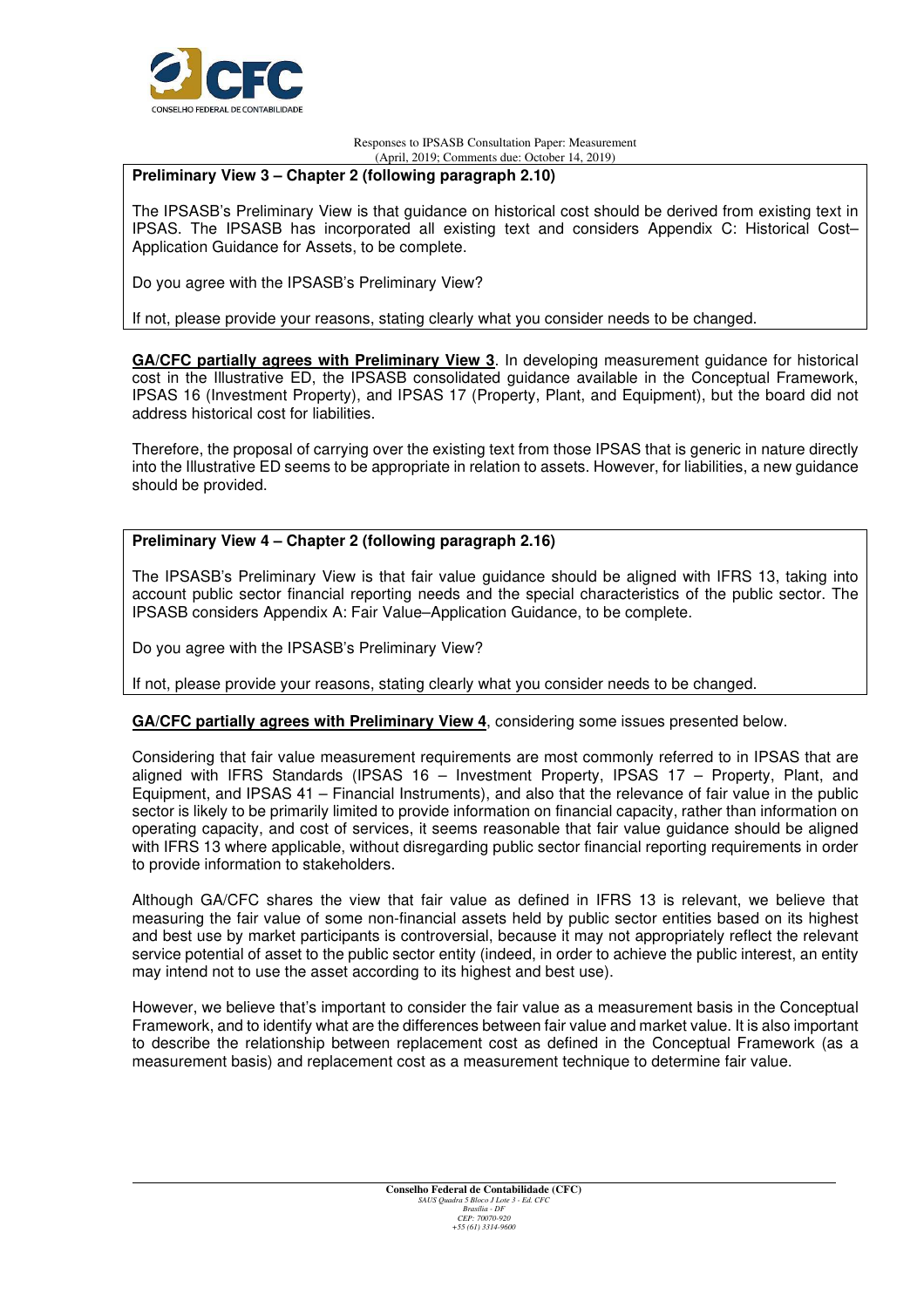

### **Preliminary View 5 – Chapter 2 (following paragraph 2.28)**

The IPSASB's Preliminary View is that fulfilment value guidance should be based on the concepts developed in the Conceptual Framework, expanded for application in IPSAS. The IPSASB considers Appendix B: Fulfilment Value–Application Guidance, to be complete.

Do you agree with the IPSASB's Preliminary View?

If not, please provide your reasons, stating clearly what you consider needs to be changed.

**GA/CFC agrees with Preliminary View 5**. Since there are concepts developed on fulfilment value base in the Conceptual Framework, it seems to be appropriate that fulfilment value guidance should be defined from the perspective of the Conceptual Framework, expanding the related principles and developing guidance on how to apply it.

### **Preliminary View 6 – Chapter 2 (following paragraph 2.28)**

The IPSASB's Preliminary View is that replacement cost guidance should be based on the concepts developed in the Conceptual Framework, expanded for application in IPSAS. The IPSASB considers Appendix D: Replacement Cost–Application Guidance, to be complete. Do you agree with the IPSASB's Preliminary View?

If not, please provide your reasons, stating clearly what you consider needs to be changed.

**GA/CFC partially agrees with Preliminary View 6**. Since there are concepts developed on replacement cost basis in the Conceptual Framework, it seems to be appropriate that replacement cost guidance should be defined from the perspective of the Conceptual Framework, expanding the related principles and developing guidance on how to apply it.

However, as mentioned in the answer about PV4, we believe that it is important to describe the relationship between replacement cost as defined in the Conceptual Framework (as a measurement basis) and replacement cost as a measurement technique to determine fair value.

### **Preliminary View 7 – Chapter 3 (following paragraph 3.28)**

The IPSASB's Preliminary View is that all borrowing costs should be expensed rather than capitalized, with no exception for borrowing costs that are directly attributable to the acquisition, construction, or production of a qualifying asset.

Do you agree with the IPSASB's Preliminary View?

If not, please state which option you support and provide your reasons for supporting that option.

**GA/CFC does not agree with Preliminary View 7**. We believe that all costs incurred to obtain the asset and get it ready for its intended use, including borrowing costs, should be included in the cost of an asset, so that expenses would be allocated to the reporting period which they are related, better supporting the assessment of the cost of services. Thus, we support the option 3.

In public sector, borrowing costs are often centralized and funding schemes to obtain an asset comes from a variety of sources which include tax revenues, service fees, debt and so on. In our jurisdiction, the financial information systems can generate segregated information that make the attribution of borrowing costs to qualifying assets possible in a reasonable and non-arbitrary manner. For this reason, we believe that there would be no operational limitation on applying it in many jurisdictions.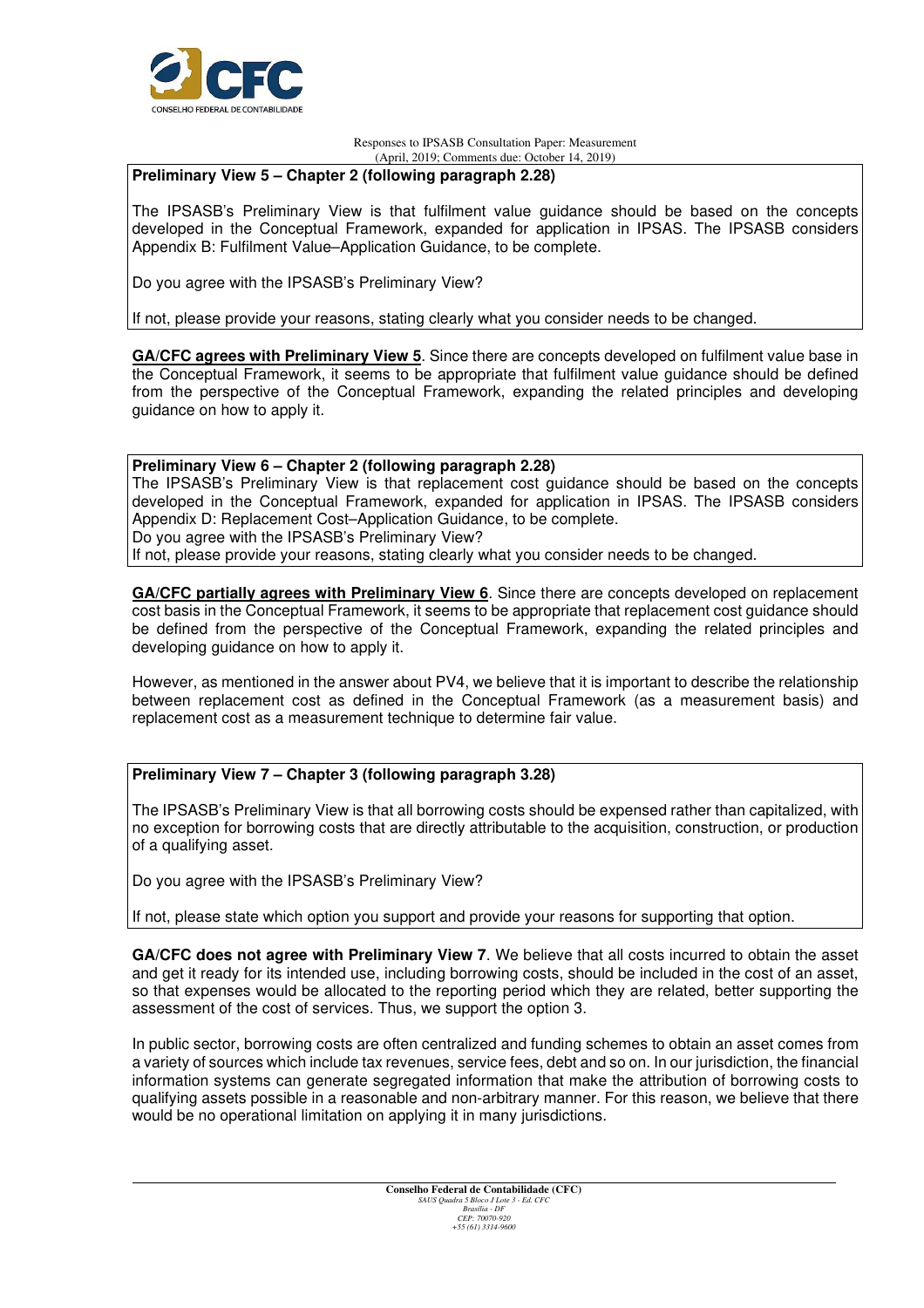

We also believe that capitalization of borrowing costs that are directly attributable to the acquisition, construction or production of a qualifying asset is appropriate based on the premise that historical cost is an entity-specific value. In other words, the capitalization of borrowing costs reflects economic opportunities that are not available to other entities and risks that are not experienced by other entities (which is in line with the Conceptual Framework – Chapter 7), including the entity's financing choices.

In relation to the issue that capitalization of borrowing costs appears to incorrectly show to users of the financial statements that assets financed through borrowing have more service potential or future economic benefits compared to similar assets held by an entity that does not use debt to finance its asset acquisitions, it's important to remember that one of the objectives of measurement, in accordance with the Conceptual Framework (Chapter 7), is enable users to assess the cost of services provided in the period, meaning, in the case of historical cost, the resources expended to acquire or develop assets consumed in the provision of services.

Regarding the issue that the capitalization of interest costs would "hide" the amount of borrowing costs, the disclosure in notes to the financial statements about the amount of interest capitalized allows users to calculate total borrowing costs for the period.

Finally, although one of the IPSASB's stated objectives is to reduce unnecessary differences between IPSAS and GFS, the different objectives and focus on different reporting entities lead to the different treatment of some transactions and events. Thus, the option of all borrowing costs should be expensed, although aligned with the requirements in IPSAS 5 with GFS, seems not to be in line with the measurement objective of reflecting the costs of services, i.e., the amount of the resources expended to acquire or develop assets consumed in the provision of services, including the costs that are directly attributable to the acquisition, construction or production of a qualifying asset.

### **Preliminary View 8 – Chapter 3 (following paragraph 3.36)**

The IPSASB's Preliminary View is transaction costs in the public sector should be defined as follows: Transaction costs are incremental costs that are directly attributable to the acquisition, issue or disposal of an asset or liability and would not have been incurred if the entity had not acquired, issued or disposed of the asset or liability.

Do you agree with the IPSASB's Preliminary View?

If not, please provide your reasons, and provide an alternative definition for the IPSASB to consider.

**GA/CFC agrees with Preliminary View 8**. We think that the proposed definition is aligned with the IFRS Standards, IVS and GFS definitions of transaction costs, highlighting that transaction costs are a direct result of the transaction accommodating an entry and exit price.

Considering that a number of IPSAS refer to such costs in different terms with different requirements and guidance, and generally do not call them "transaction costs", we believe that is important to define "transaction costs" in the public sector in order to improve consistency in how transaction costs are accounted according to different IPSAS. In other words, we agree that a general definition of transaction costs would ensure a consistent meaning for transaction costs in all IPSAS suite of standards, while also supporting the understandability of IPSAS.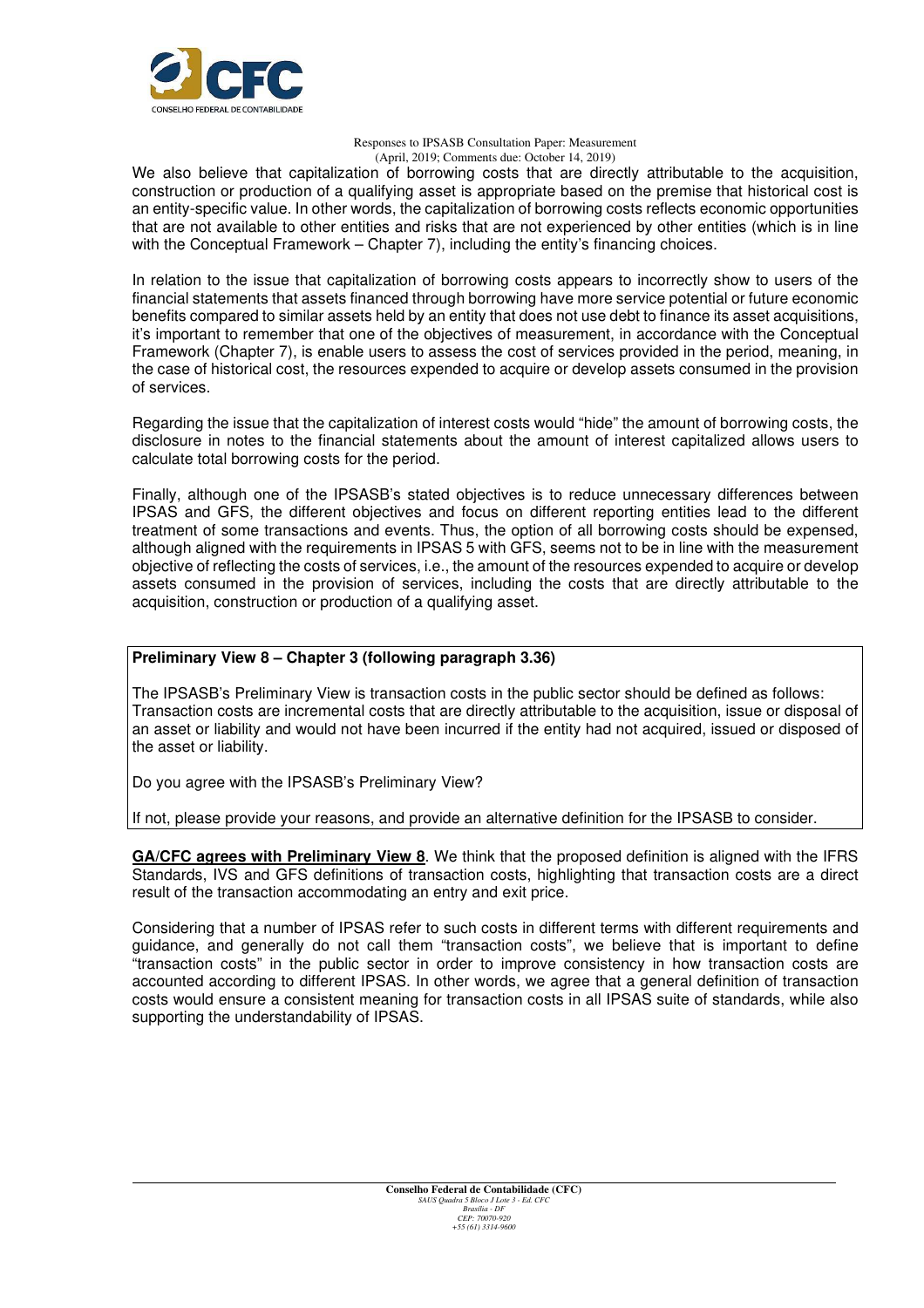

### **Preliminary View 9 – Chapter 3 (following paragraph 3.42)**

The IPSASB's Preliminary View is that transaction costs should be addressed in the IPSAS, Measurement, standard for all IPSAS.

Do you agree with the IPSASB's Preliminary View?

If not, please provide your reasons and state how you would address the treatment of transaction costs in IPSAS, together with your reasons for supporting that treatment.

**GA/CFC agrees with Preliminary View 9**. Developing general measurement guidance in the IPSAS, Measurement, is an objective of the IPSASB in this project. We believe that the development of a general definition of transaction costs that applies consistently to all IPSAS supports the view that transaction costs are the same regardless of the nature of the transaction.

### **Preliminary View 10 – Chapter 3 (following paragraph 3.54)**

The IPSASB's Preliminary View is that transaction costs incurred when entering a transaction should be:

- Excluded in the valuation of liabilities measured at fulfillment value;
- Excluded from the valuation of assets and liabilities measured at fair value; and
- Included in the valuation of assets measured at historical cost and replacement cost.

Do you agree with the IPSASB's Preliminary View?

If not, please provide your reasons and state how you would treat transaction costs in the valuation of assets and liabilities, giving your rationale for your proposed treatment.

### **GA/CFC partially agrees with Preliminary View 10.**

We disagree with the exclusion from the valuation of assets and liabilities measured at fair value as in accordance with paragraphs 4.1.2A and 5.7.5 (and example in paragraph B5.2.2) of IFRS 9, the valuation of financial asset measured at fair value with changes through other comprehensive income does not exclude transaction costs.

So, IPSAS will be different from IFRS 9.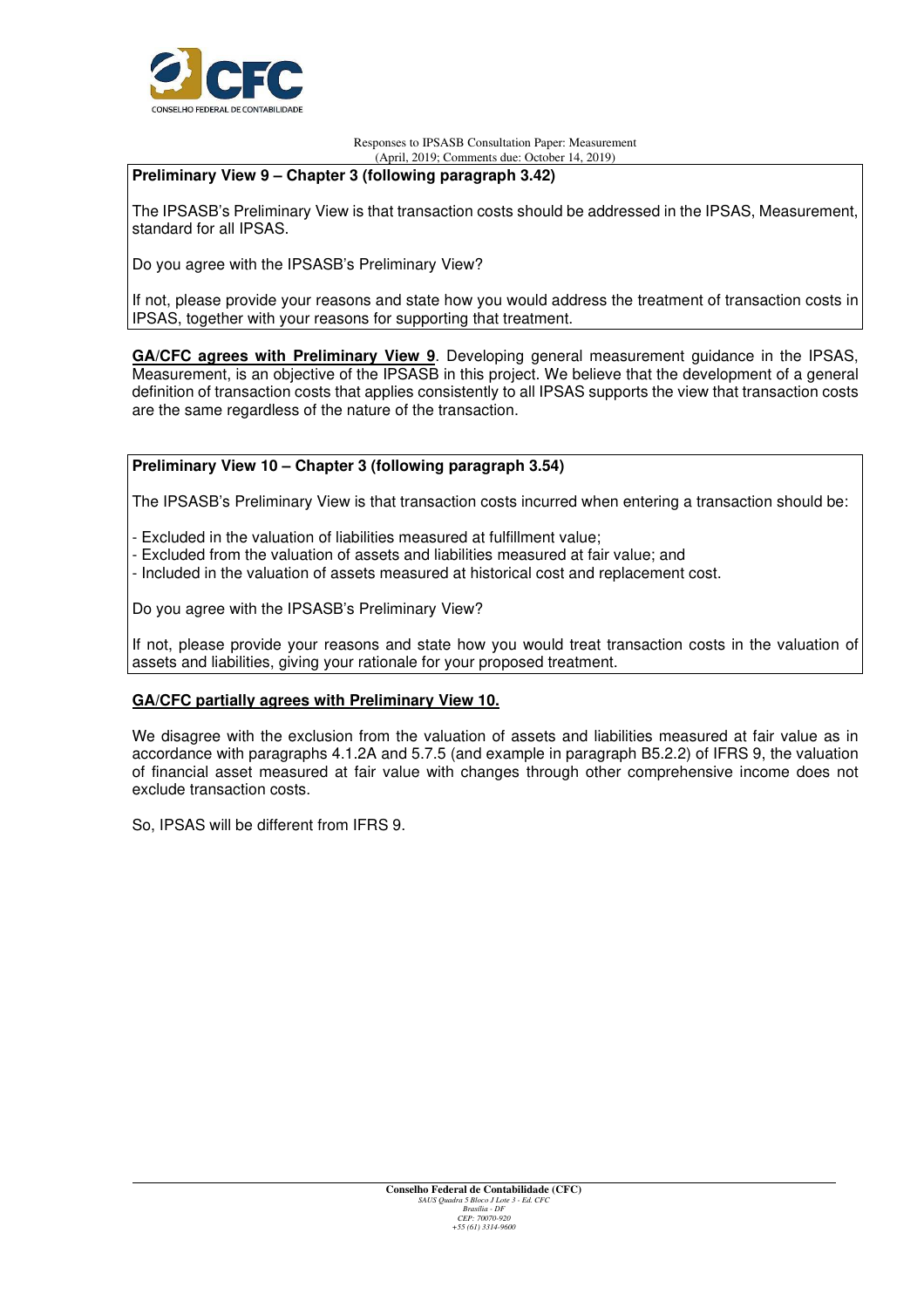

### **Preliminary View 11 – Chapter 3 (following paragraph 3.54)**

The IPSASB's Preliminary View is that transaction costs incurred when exiting a transaction should be:

- Included in the valuation of liabilities measured at fulfillment value;
- Excluded from the valuation of assets and liabilities measured at fair value; and
- Excluded in the valuation of assets measured at historical cost and replacement cost.

Do you agree with the IPSASB's Preliminary View?

If not, please provide your reasons and state how you would treat transaction costs in the valuation of assets and liabilities, giving your rationale for your proposed treatment.

#### **GA/CFC partially agrees with Preliminary View 11.**

We disagree with the exclusion from the valuation of assets and liabilities measured at fair value as in accordance with paragraphs 4.1.2A and 5.7.5 (and example in paragraph B5.2.2) of IFRS 9, the valuation of financial asset measured at fair value with changes through other comprehensive income does not exclude transaction costs.

So, IPSAS will be different from IFRS 9.

#### **Specific Matter for Comment 1 – Chapter 2 (following paragraph 2.29)**

Definitions relating to measurement have been consolidated in the core text of the Illustrative ED.

Do you agree that the list of definitions is exhaustive?

If not, please provide a listing of any other definitions that you consider should be included in the list and the reasons for your proposals.

**GA/CFC does not agree.** We understand that other definitions should be included in the list of definitions of the Illustrative ED:

- i) **Cost of services**: this concept is defined in the Conceptual Framework and means the cost of services provided in the period in historical or current terms.
- ii) **Operation capacity**: as defined in the Conceptual Framework, it means the capacity of the entity to support the provision of services in future periods through physical and other resources;
- iii) **Financial capacity**: this concept is also outlined in the Conceptual Framework, meaning the capacity of the entity to fund its activities.

As one of the objectives of the IPSAS, Measurement, standard is to define measurement bases that assist in reflecting fairly the cost of services, operational capacity and financial capacity of assets and liabilities (i.e., achievement of the objective of measurement), it seems to be reasonable that these concepts be defined in the list of definitions of the Illustrative ED.

iv) **Impairment**: this concept is defined in the core text of the Illustrative ED, meaning the extent to which the service potential or ability to generate economic benefits provided by an asset have decreased due to changes in economic or other conditions, as distinct to